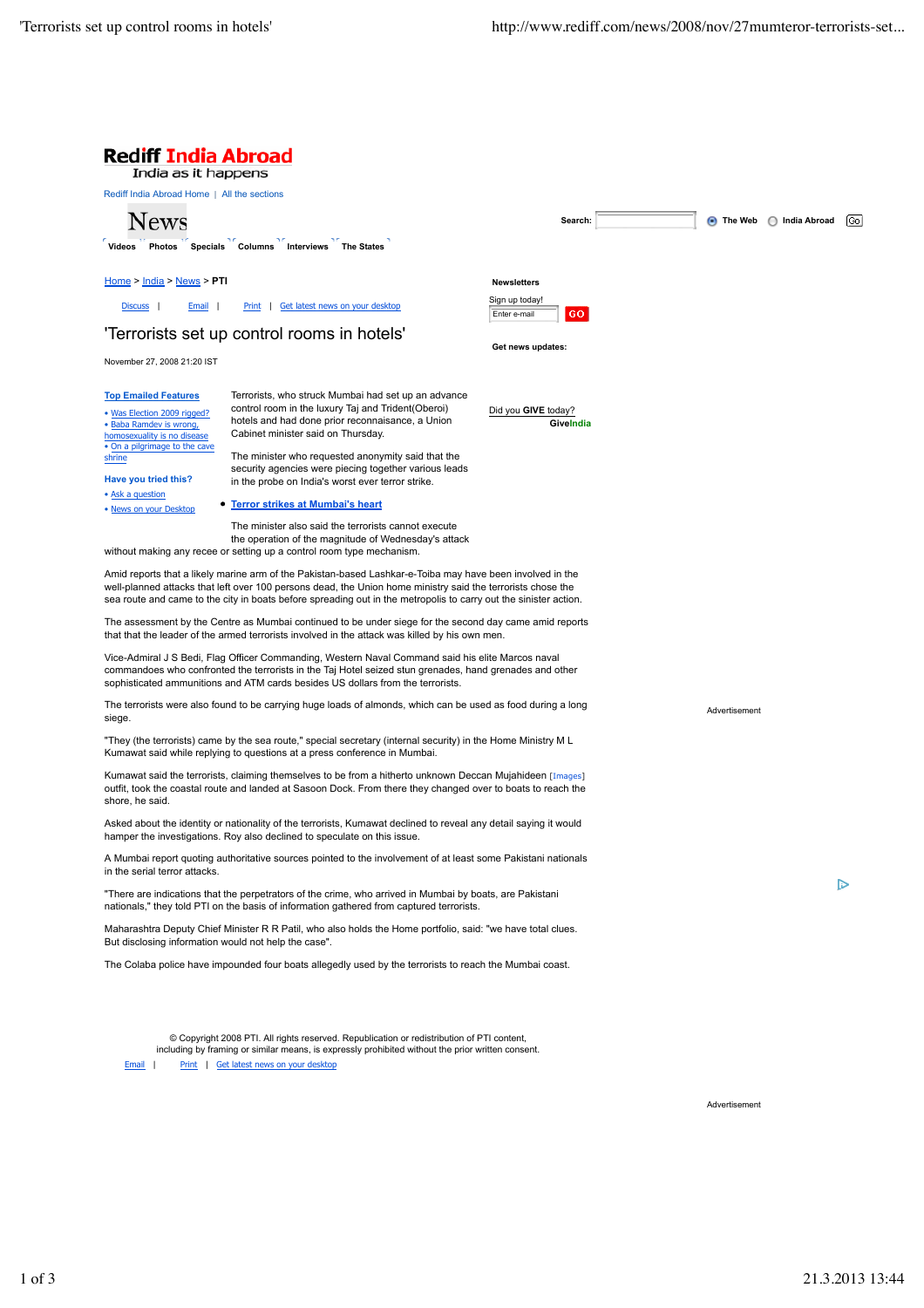

by jdhdt dgdg on Dec 02, 2008 05:23 PM Permalink bring MODI to administration and let the island of security expand from gujrat to whole of india and an added advantage of great economic growth



**Re: change of guards**